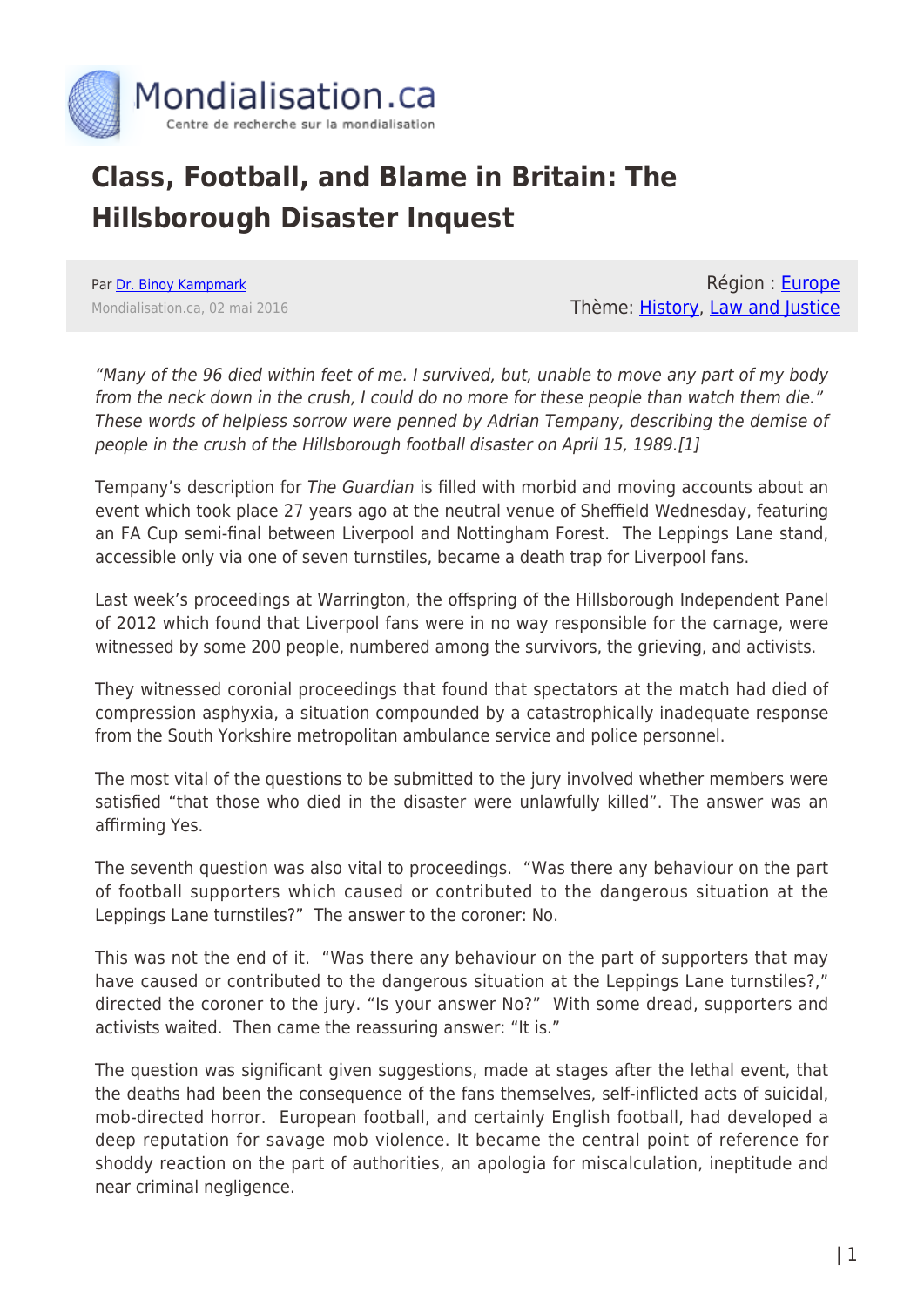Those who had made complaints to the unsympathetic police in the aftermath of the disaster were treated with varying degrees of contempt.

Prime Minister Margaret Thatcher, for one, always felt there were enough police on duty.

 $\pmb{\times}$ 

The papers waged a concerted campaign in describing the event as one inflicted by villains and sporting brigands who had stemmed from a doomed second class city. (Eight years prior, chancellor Geoffrey Howe had suggested to the PM on financing Liverpool that "the option of managed decline is one we should not forget altogether. We must not expend our limited resources in trying to make water flow uphill.")[2]

Rupert Murdoch's The Sun was, as was to be expected, the most colourful. The editor at the time, Kelvin MacKenzie, made it his personal mission to smear and condemn the supporters, claiming that hooligan Liverpudlians had urinated in glee on brave police, pilfered from the dead and obstructed those keen to resuscitate the dying.

With the bodies still warm, he juggled two options of headline: "You Scum" or "The Truth." Eventually, he went for the latter, despite warnings within the paper about the potential inaccuracy of the message. "Drunken Liverpool fans," went the story, "viciously attacked rescue workers as they tried to revive victims of the Hillsborough soccer disaster, it was revealed last night." To this day, some shops boycott that intemperate rag.

The authorities also chipped in. A "pale and inarticulate" Chief Constable Peter Wright, to use a description of then home secretary Douglas Hurd, dug into the treasure trove of primordial themes – the fans at Hillsborough had been "animalistic" in their behaviour.

Sir Bernard Ingham, Margaret Thatcher's Press Secretary, went for the more conventional line in a 1996 letter to Liverpool fan Graham Skinner that "there would have been no Hillsborough disaster if tanked up yobs had not turned up in large numbers to force their way in the ground."[3]

This manifest loathing of the yob of Liverpool, the primitive Scouse, persisted eight years later with the current mayor of London, Boris Johnson, who decided to weigh in with a few clumsy swipes when editor of the Spectator. "They see themselves whenever possible as victims, and resent their victim status; yet at the same time they wallow in it."

On Hillsborough, Johnson could not resist noting that the deaths of 1989, while "a greater tragedy than any single death" did not "excuse Liverpool's failure to acknowledge, even to this day, the part played in the disaster by drunken fans at the back of the crowd who mindlessly tried to fight their way into the ground that Saturday afternoon." Rubbishing the Liverpudlian remained de rigeur.

This was class and attitude: the dead and the survivors were thugs who got what they deserved, and were irresponsibly shirking reality. Not even Johnson's penitential journey to Liverpool, urged on by then Tory leader Michael Howard, could dispel that reality.

The inquest, however, found otherwise. It had taken years, a vale of tears, and the incessant presence of trauma, but the findings were indisputable. The next step, if it is to be taken, will occur in the criminal realm.

Dr. Binoy Kampmark was a Commonwealth Scholar at Selwyn College, Cambridge. He